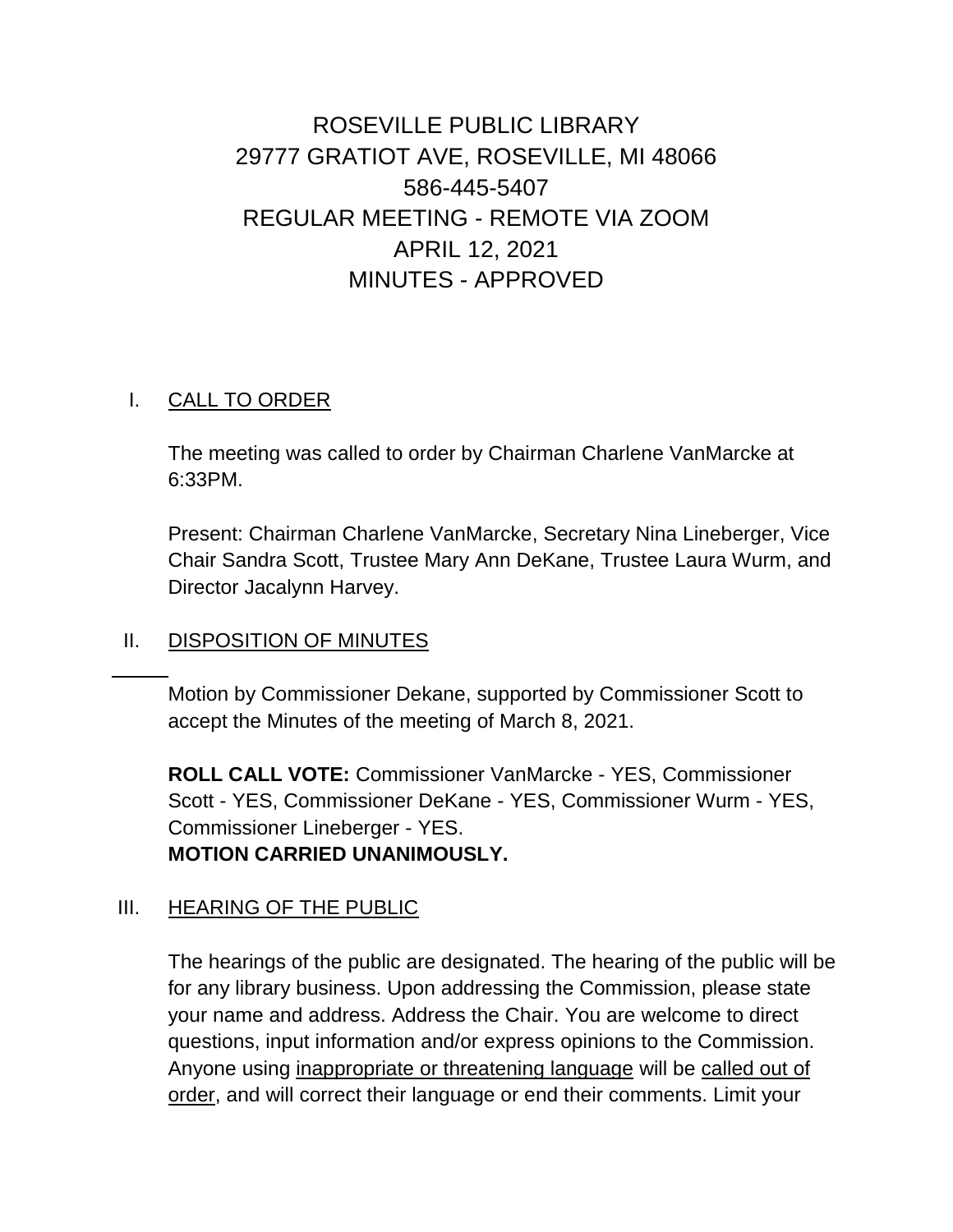remarks to three (3) minutes. If time permits, we may allow you one additional time period to provide new information or answer questions from the Trustees. Anyone not adhering to these rules will be called out of order by the Chair.

## IV. REPORT OF THE DIRECTOR

- 1. Library Update
	- A. Beginning on Monday, May 24, 2021, library to be open normal hours: Monday thru Thursday 9:00AM - 8:00PM, Friday 9:00AM - 5:00PM, closed Saturday.
	- B. Library open for regular hours this month, will be closed Monday, May 31, 2021 for Memorial Day and reopen the next day.
- 2. Library Programs, Services, and Collections
	- A. Discussed April program schedule, including Family Fun STEM and Cooking with Kids. Take and Makes are very popular.
	- B. Discussed recent donations: cash donation from Jean Peyrat because she enjoys using the Roseville Public Library, four hockey books from Kathleen Gorak in memory of Donald Bouthillier, a cash donation from Frances Timmerman used to purchase picture books, and a book donated by Louise Calcaterra in memory of Annie Waddell.
- 3. Library Statistics
	- A. Statistics are improving. People are becoming more comfortable with coming into the library during the day. Fewer people during the night and weekends.
	- B. Curbside pickup is still popular and will continue into the foreseeable future.
- 4. Budget and Bills

Commissioner Wurm motioned to accept bills, including the Revenue and Expense Report ending March 31, 2021. Supported by Commissioner Scott.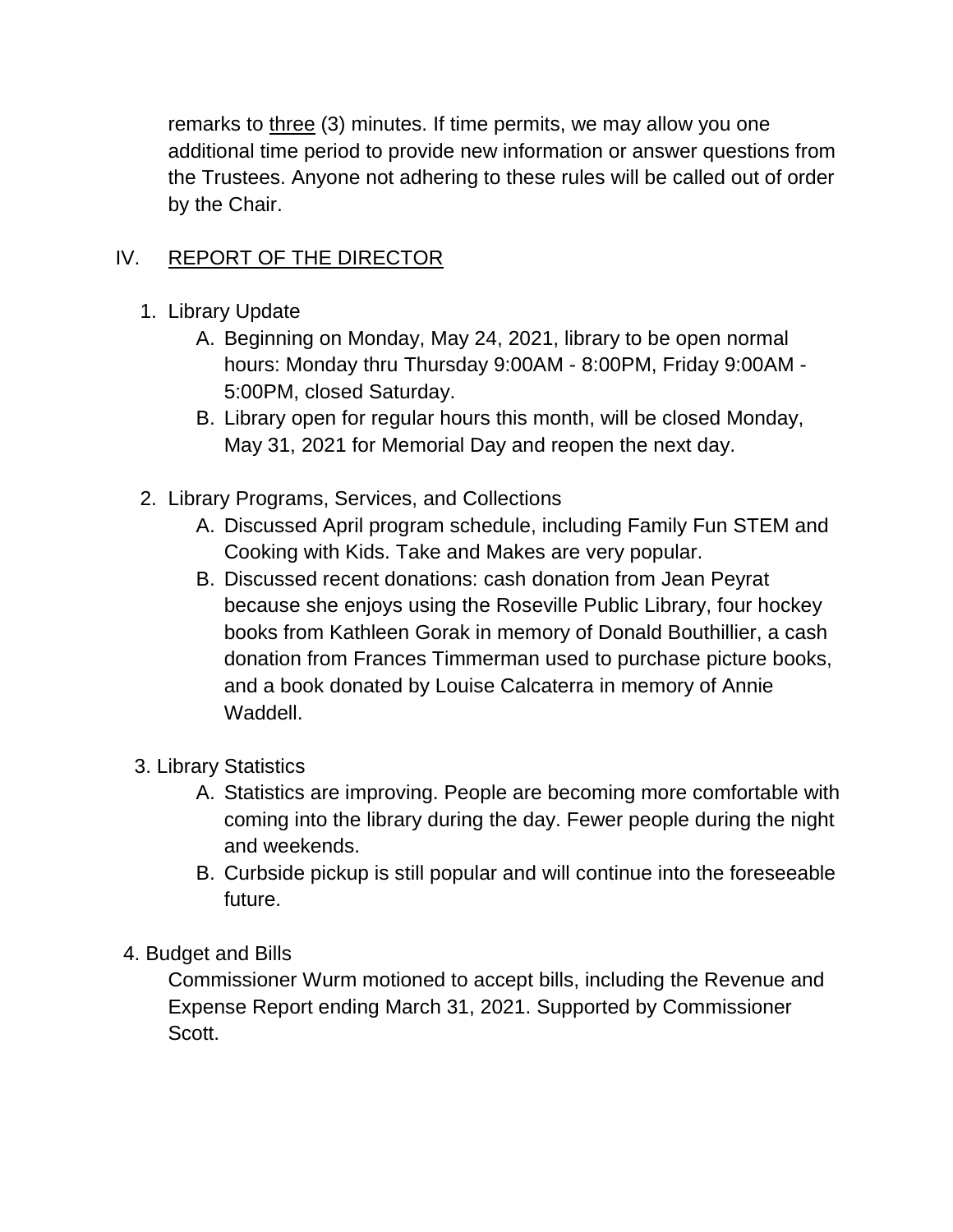**ROLL CALL VOTE:** Commissioner VanMarcke - YES, Commissioner Scott - YES, Commissioner DeKane - YES, Commissioner Wurm - YES, Commissioner Lineberger - YES. **MOTION CARRIED UNANIMOUSLY.**

## V. SUBURBAN LIBRARY COOPERATIVE

1. Book quarantine after return changed from 3 days to 1 day.

### VI. COMMUNICATIONS

#### VII. UNFINISHED BUSINESS

1. Personnel

Nora Montgomery is the new part-time Adult Services Librarian, Tracy Malek is the new part-time Youth Services/Adult Services Librarian, and Amanda Maola is the new part-time Clerk. Interviews for the full-time Youth Services Coordinator position have just concluded. Director Harvey will be offering the position to the chosen applicant.

- 2. Revised Teen Volunteer Policy Tabled while Director Harvey inquires with the police and the library's attorney about background checks.
- 3. Annual Budget

Commissioner DeKane motioned to accept the revised budget. Motion was supported by Commissioner Wurm.

**ROLL CALL VOTE:** Commissioner VanMarcke - YES, Commissioner Scott - YES, Commissioner DeKane - YES, Commissioner Wurm - YES, Commissioner Lineberger - YES. **MOTION CARRIED UNANIMOUSLY.**

#### VIII. NEW BUSINESS

1. Congressman Levin co-authored an op-ed letter with Director Jacalynn Harvey that ran in the Macomb Daily online edition the evening of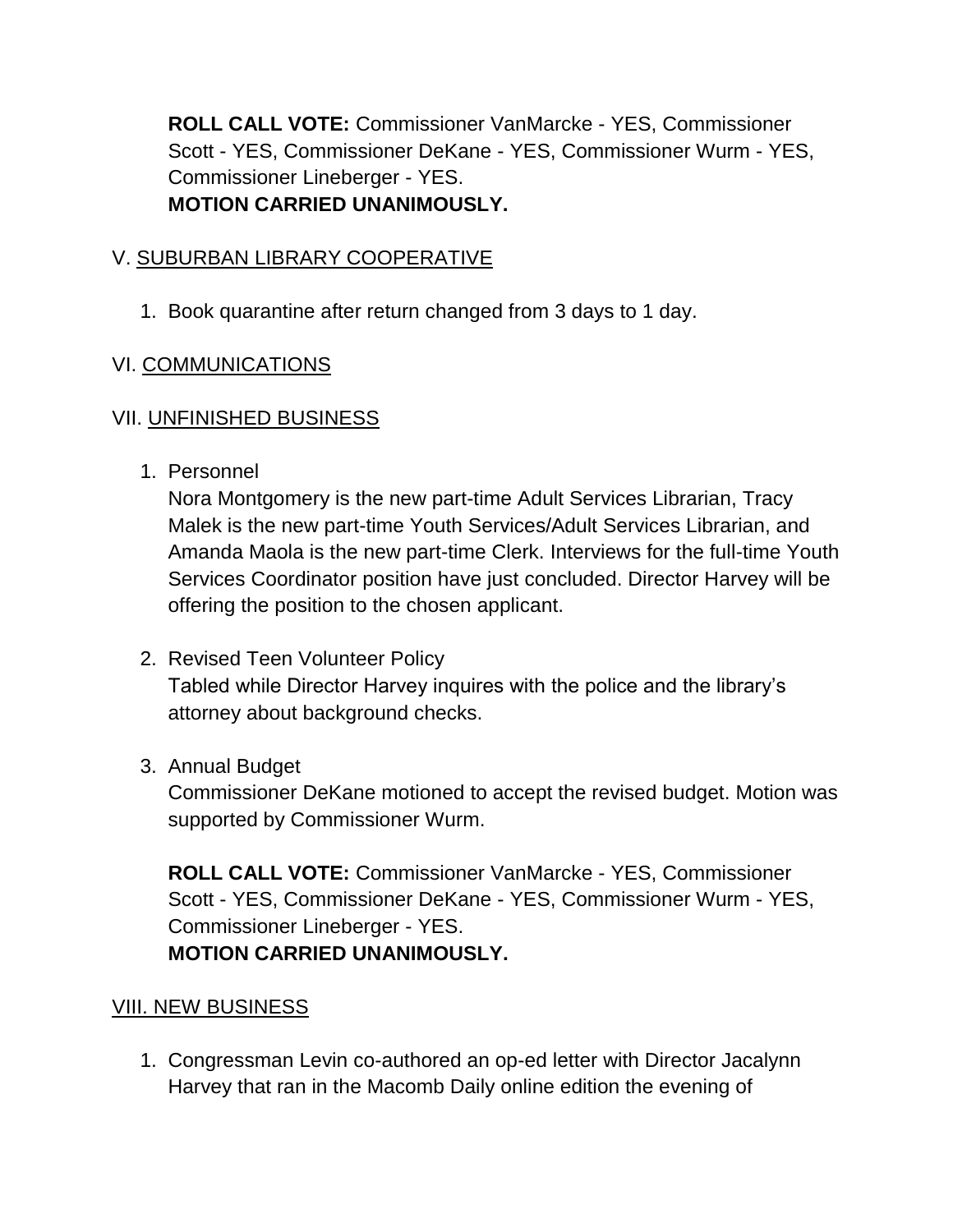Thursday, April 8, 2021 and in the print edition Sunday, April 10, 2021. The letter highlights the critical need of Michigan libraries for infrastructure updates and highlights the help the Build America's Libraries Act could provide.

- 2. Roseville City Manager no longer wishes to be the library's FOIA representative. Attorney Anne Suernyk is gathering information on how to proceed.
- 3. Other
	- A. Discussed improvements to Library grounds in the coming year: repairing the paint on the canopy supports, potential planters for around base of canopy, painting signing letters on facia, repainting staff door, bat house, landscaping including spring cleaning and increasing garden size in certain areas, new signs near the Kelly parking lot driveways and by "The Sundial".
	- B. Trustees received City of Roseville email addresses for Library Commission communications.
	- C. Commissioner DeKane motioned to deny donation from MBZ Ventures. Commissioner Wurm supported the motion. **ROLL CALL VOTE:** Commissioner VanMarcke - YES, Commissioner Scott - YES, Commissioner DeKane - YES, Commissioner Wurm - YES, Commissioner Lineberger - YES. **MOTION CARRIED UNANIMOUSLY.**

## IX. ADJOURNMENT

Commissioner Scott made the motion that, having acted upon the agenda, the meeting be adjourned at 7:47PM. Commissioner Wurm supported the motion.

**ROLL CALL VOTE:** Commissioner VanMarcke - YES, Commissioner Scott - YES, Commissioner DeKane - YES, Commissioner Wurm - YES, Commissioner Lineberger - YES. **MOTION CARRIED UNANIMOUSLY.**